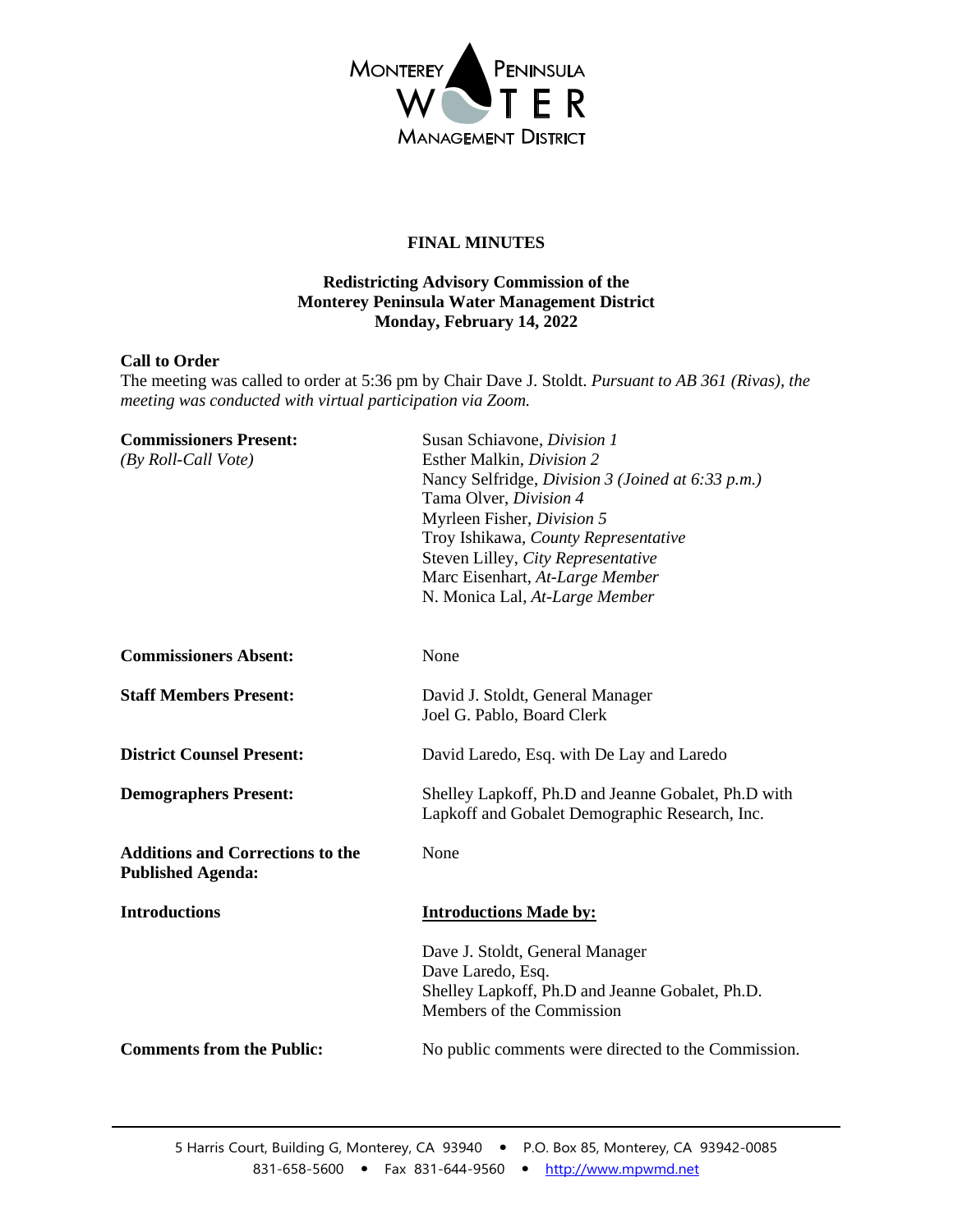#### **Action Items**

## **1. Review and Approve the Redistricting Advisory Commission Meeting Schedule**

*Opened Public Comment; No Comments were directed to the Commission on Item No. 1*

Joel G. Pablo, Board Clerk briefed the Commission on the proposed meeting schedule. The Commission reviewed the proposed meeting scheduled and agreed to modify the schedule by striking out February 23, 2022 at 5:30 p.m. and adding in Thursday, March 17, 2022 at 5:30 p.m. *(if needed)*.

A motion was made by Eisenhart with a second by Schiavone to amend the proposed meeting schedule by striking out February 23, 2022 at 5:30 p.m. and adding in Thursday, March 17, 2022 (if needed). The motion carried on a roll-call vote of 7-Ayes (Schiavone, Malkin, Olver, Ishikawa, Lilley, Eisenhart and Lal), 1-Absent (Selfridge) and 0-Noes.

*Commissioner Fisher was present during the virtual meeting and no vote was captured/recorded during the meeting.*

#### **Discussion Item**

#### **2. RAC Rules of Procedure and Brown Act Considerations**

*Opened Public Comment; No Comments were directed to the Commission on Item No. 2*

Joel G. Pablo, Board Clerk highlighted a few points on the Redistricting Advisory Commission Rules of Procedure and Brown Act Considerations and presented via MS PowerPoint. *A copy of the presentation is on file at the District office and can be viewed on the District website.* 

#### **3. Redistricting Orientation and Review of 2020 Census Data**

*Opened Public Comment; No Comments were directed to the Commission on Item No. 3*

Jeanne Gobalet, Ph.D. delivered and presented via MS PowerPoint presentation entitled Post-2020 Census Redistricting: Redistricting Advisory Commission (RAC) Meeting #1. *A copy of the presentation is on file at the District office and can be viewed on the District website.* Gobalet provided an overview of her firms work and on past redistricting efforts in 1991 and 2011 with the District. Gobalet covered the rationale for conducting the redistricting process, reviewed current Election Districts (adopted in 2002), the Federal/State legal requirements Demographers must follow, provided the definition of and examples of communities of interest, noted that the current election district populations are not balanced and Division - Director boundaries need to be adjusted.

#### Highlights from the PowerPoint include:

- a. Redistricting involves the demographic evaluation of Division Director areas using the 2020 Federal Census data to determined equal population in each area.
- b. Redistricting is required every 10 years
- c. Current Directors complete their terms of office even if they no longer live in the Area they were elected to represent.
- d. Gobalet reviewed the 2020 population of each Division Director area by:
	- i. Total Population
	- ii. Voting Age Population, Age 18 and over

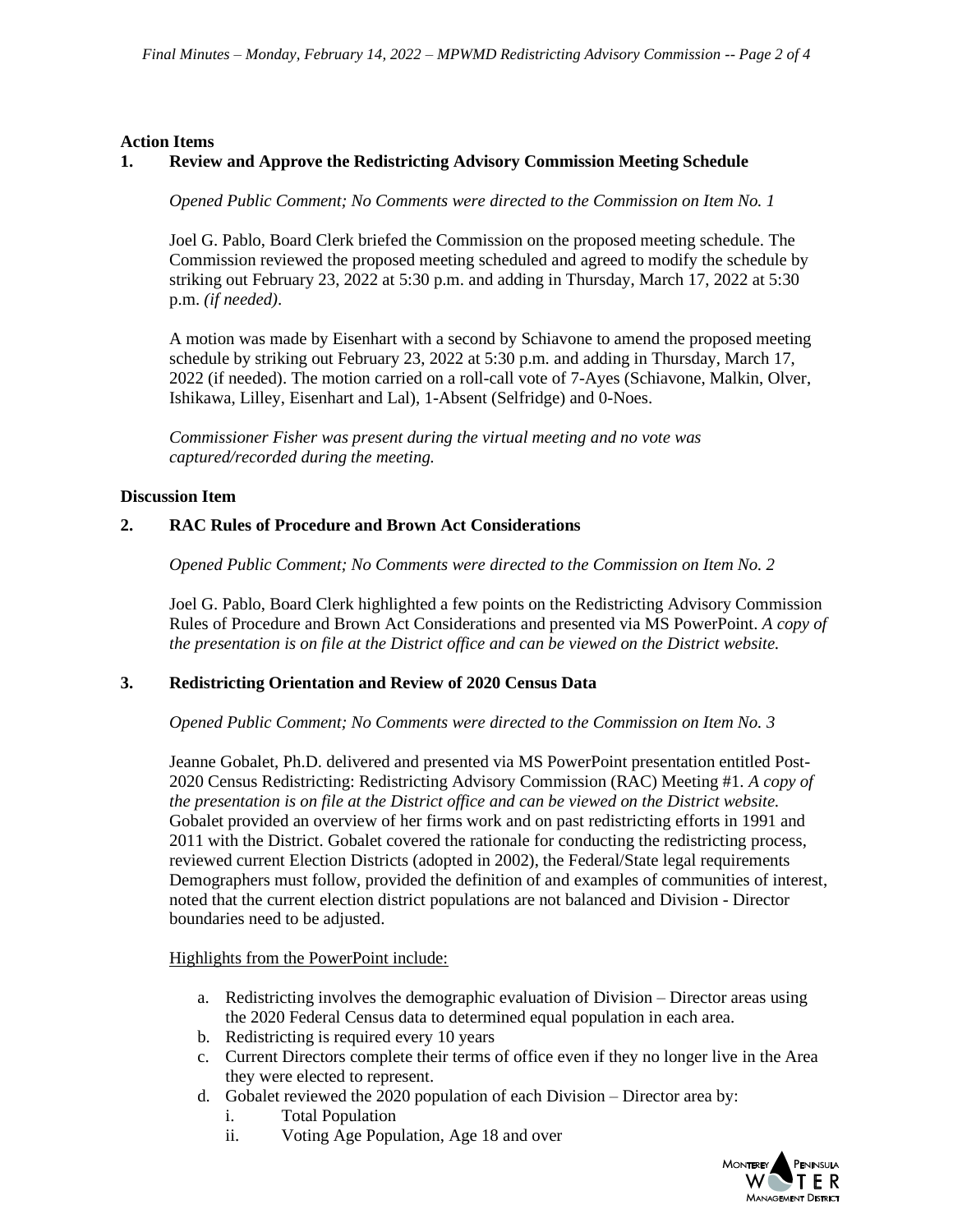- iii. Citizens of Voting Age
- iv. Registered Voters
- v. Actual Voters (by Spanish and Asian Surname)
- e. Provided an overview and a brief explanation of the Federal Voting Rights Act and the CA Elections Code
- f. Communities of Interest (COI): COIs are contiguous areas where people share common social and economic interests and should be in a single Director- Division or be considered when drawing Director – Division boundaries.

## **4. Presentation of Draft Maps, Commission Discussion and Feedback**

Shelley Lapkoff, Ph.D reviewed/presented Draft Plan 1 and 2 Maps and discussed possibilities with the commissioners via MS PowerPoint presentation entitled Post-2020 Census Redistricting: Redistricting Advisory Commission (RAC) Meeting #1. *A copy of the presentation is on file at the District office and can be viewed on the District website.*

## Presentation of Draft Plan 1 Highlights include:

- a. Minimum change, with options to include:
	- i. Boundary between District 1 and 2 could be moved from Phoenix Street to San Pablo, which would lower the Districts' deviation.

Move District 3's Eastern Boundary to Sloat

- b. Reviewed and Compared the Current Districts 2002 Adopted Maps with Proposed Plan 1 (Colored-coded maps 2002 census and black lines 2020 Census)
- c. Provided an overview of Plan 1 Population Data Tables showing: Total Population, Age 18+ (voting age) population and citizens of voting age (CVAP) percentages. Noting that the Standard Deviation for all Division – Director Boundaries are still within the legal requirements and are under 10%.

Presentation of Draft Plan 2 Highlights:

- a. Seaside's LatinX population concentrated in one district
- b. District 3, 4 and 5 same as in Plan 1
- c. District 2 Boundaries based on Seaside's LatinX community of interest: LatinX are 58% of total population; 30% of CVAP
- d. District 1 includes other parts of Seaside
- e. Reviewed and Compared the Current Districts 2002 Adopted Maps with Proposed Plan 2 (Colored-coded maps 2002 census and black lines 2020 Census)
- f. Provided an overview of Plan 2 Population Data Tables showing: Total Population, Age 18+ (voting age) population and citizens of voting age (CVAP) percentages. Noting that the Standard Deviation for all Division – Director Boundaries are still within the legal requirements and are under 10%.

Draft Plan Ideas and Commission Discussion Highlights: